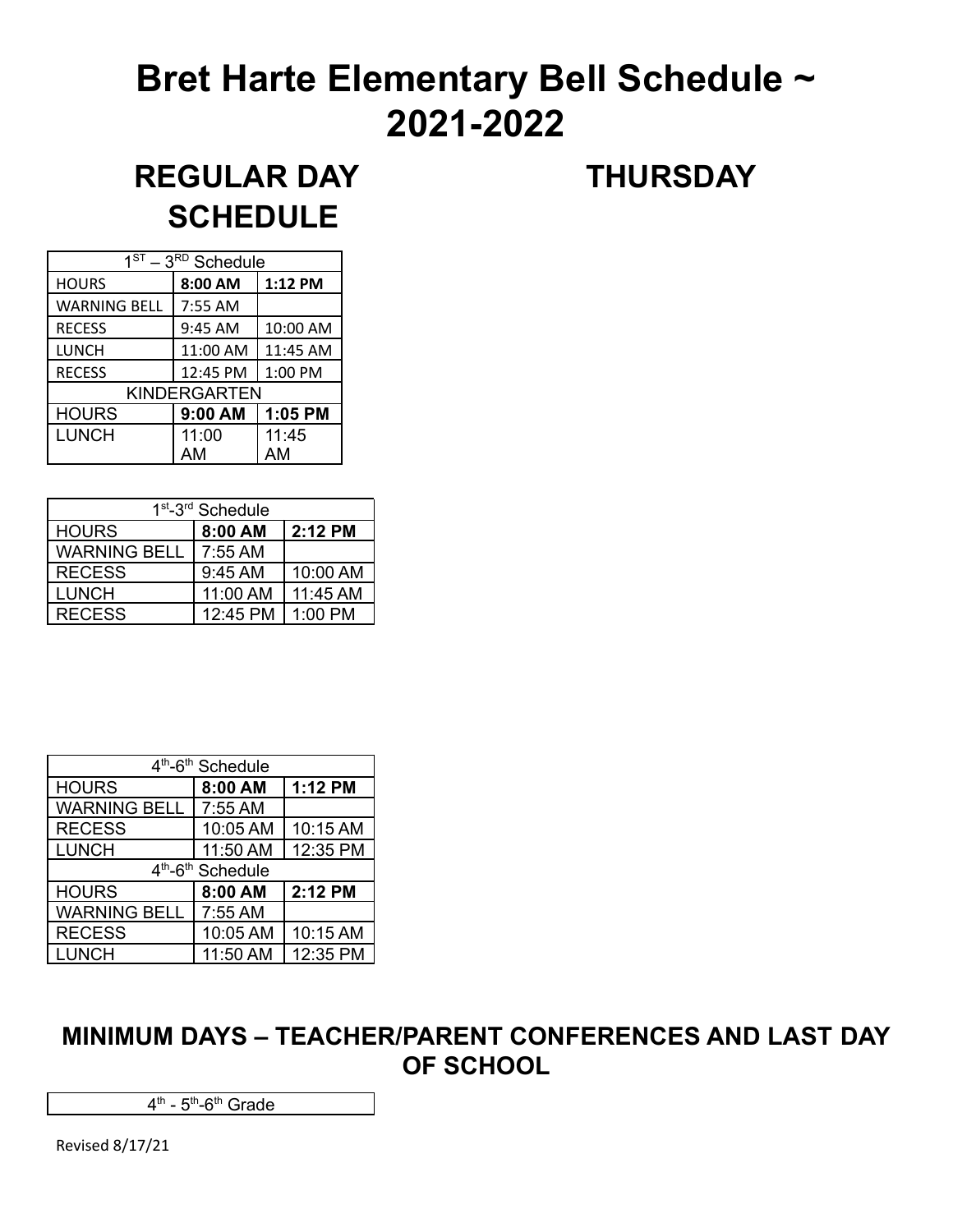| <b>HOURS</b>        | 8:00 AM  | 12:19 PM   |
|---------------------|----------|------------|
| <b>WARNING BELL</b> | 7:55 AM  |            |
| <b>RECESS</b>       | 10:05 AM | $10:15$ AM |

*Lunch is offered after dismissal on Minimum days for all grade levels.*

| $1ST - 3rd$ Schedule |           |                    |
|----------------------|-----------|--------------------|
| <b>HOURS</b>         |           | 8:00 AM   12:10 PM |
| WARNING BELL         | 7:55 AM   |                    |
| <b>RECESS</b>        | $9:45$ AM | 10:00 AM           |

### **RAINY DAY SCHEDULE**

| Kindergarten         |          |            |  |
|----------------------|----------|------------|--|
| HOURS <b>9:00 AM</b> |          | $1:05$ PM  |  |
| <b>LUNCH</b>         | 11:00 AM | $11:35$ AM |  |

| 1 <sup>st</sup> -3 <sup>rd</sup> Schedule |          |           |  |
|-------------------------------------------|----------|-----------|--|
| <b>HOURS</b>                              | 8:00 AM  | $2:12$ PM |  |
| <b>WARNING BELL</b>                       | 7:55 AM  |           |  |
| <b>RECESS</b>                             | 9:30 AM  | 9:45 AM   |  |
| LUNCH                                     | 11:00 AM | 11:35 AM  |  |
| <b>RECESS</b>                             | 12:45 PM | $1:00$ PM |  |

| - 6 <sup>th</sup> Schedule<br>$4^{\text{th}}$ - |  |           |                |
|-------------------------------------------------|--|-----------|----------------|
| I HOLIRS                                        |  | . 8:00 AM | $\mid$ 2:12 PM |

Revised 8/17/21